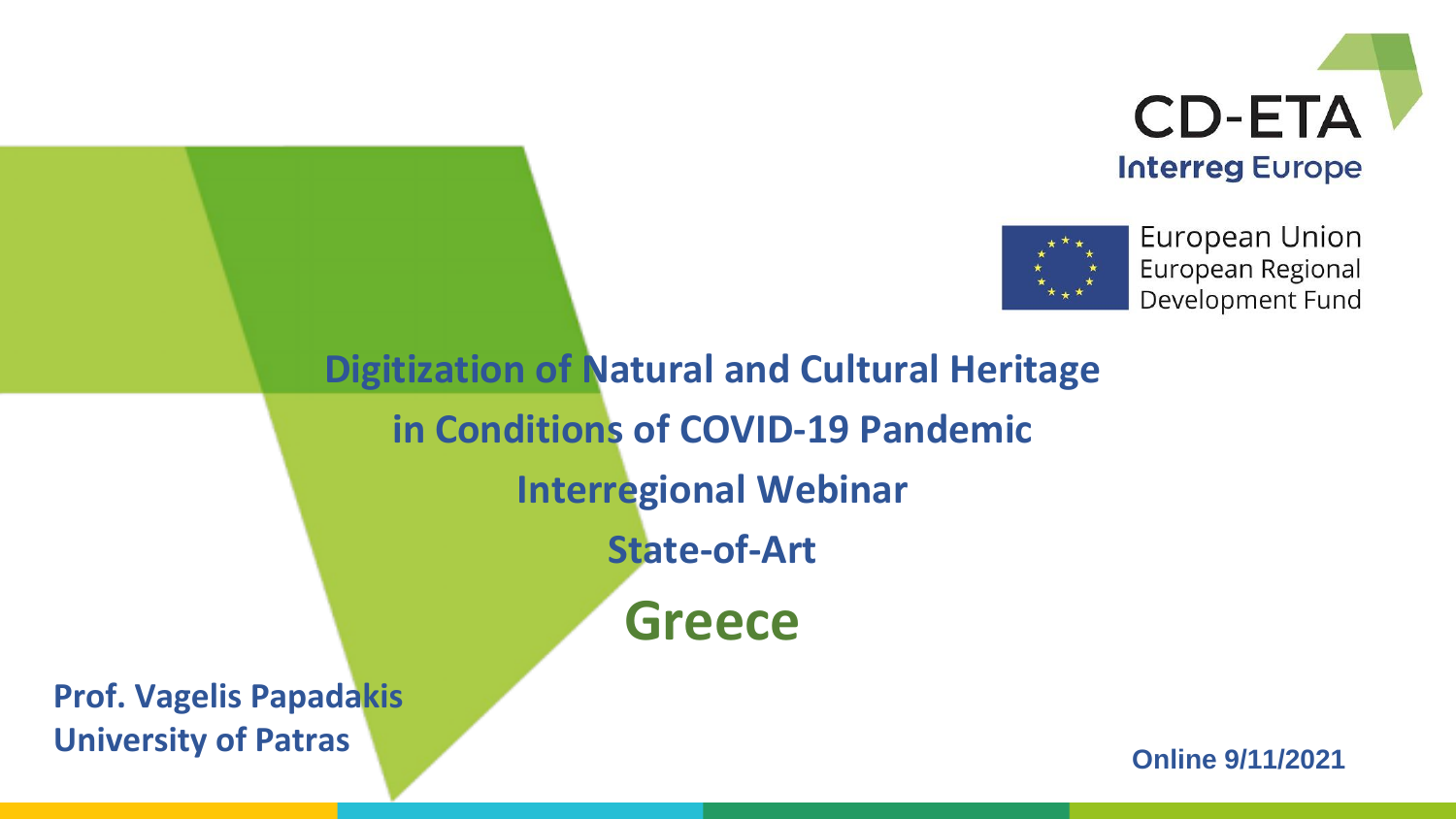



- The COVID-19 pandemic crisis had a sudden and significant impact on the arts and cultural heritage (galleries, libraries, archival collections, museums, sites of cultural value etc).
- The global health crisis, as well as the resulting uncertainty, has affected both the operation of these organizations as well as people working on this sector and the wider public

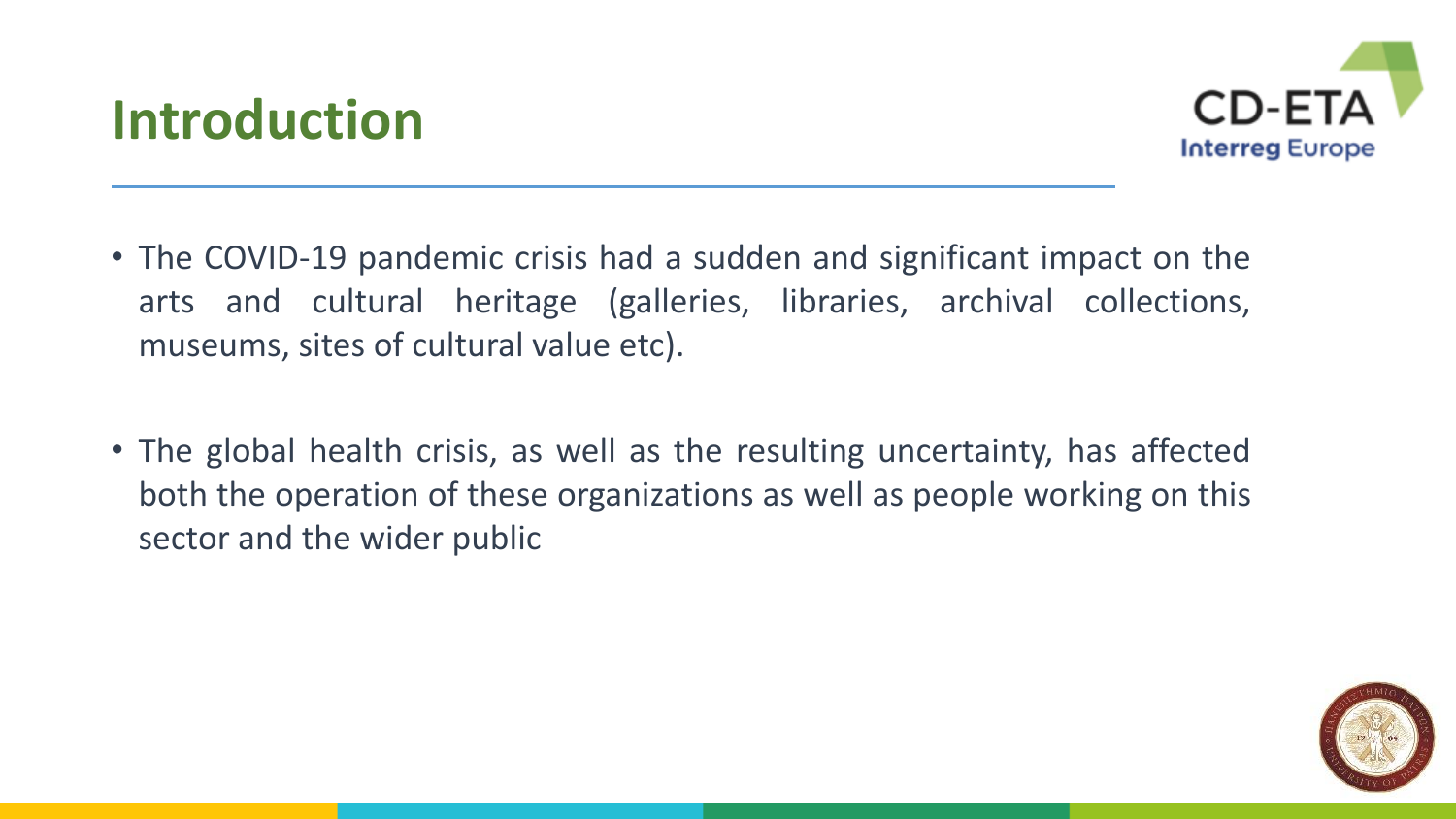#### **FACTS**



- The Digital production and dissemination has become the norm. **The online consumption of culture** provided the much-needed involvement and detachment from the monotony of lockdown
- Revenues and incomes dried up, as living cultural experiences stopped.
- Funds focused more to issues with social impact
- The **need for adoption and application of digitization practices** in the promotion of natural and cultural heritage was highlighted more than ever during the last two years
- The adoption of digital technology in Europe has increased from 81% to 95% as a result of the COVID-19 crisis - an increase that would take two to three years in most industries, at pre-pandemic rates (McKinsey, 2020 ).

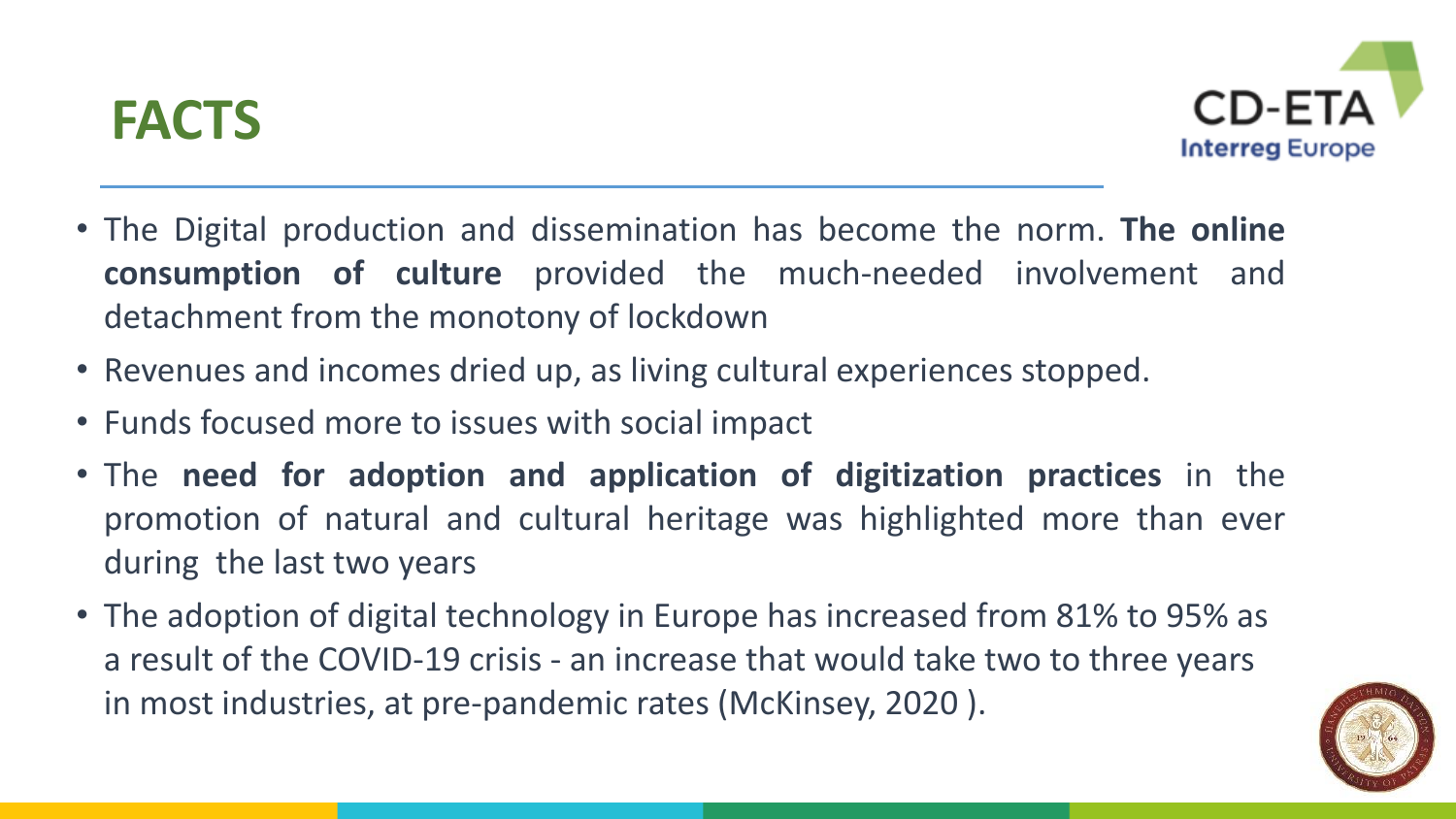#### **National Actions**



- Developing **alternative ways for citizens** to access culture was a basic priority since the outbreak of the pandemic, as culture has proven to be the citizens' refuge.
- The Greek Ministry of Culture and Sports has built **a repository of cultural content**, created by its own services and supervised organisations. It consists of material from the huge cultural reserve — monuments, museums, archaeological sites, publications — as well as contemporary cultural productions. These include **digital tours of museum collections**, **online showing of performances**, **motion pictures and concerts, e-courses etc.** The reservoir is continuously expanded with new material.

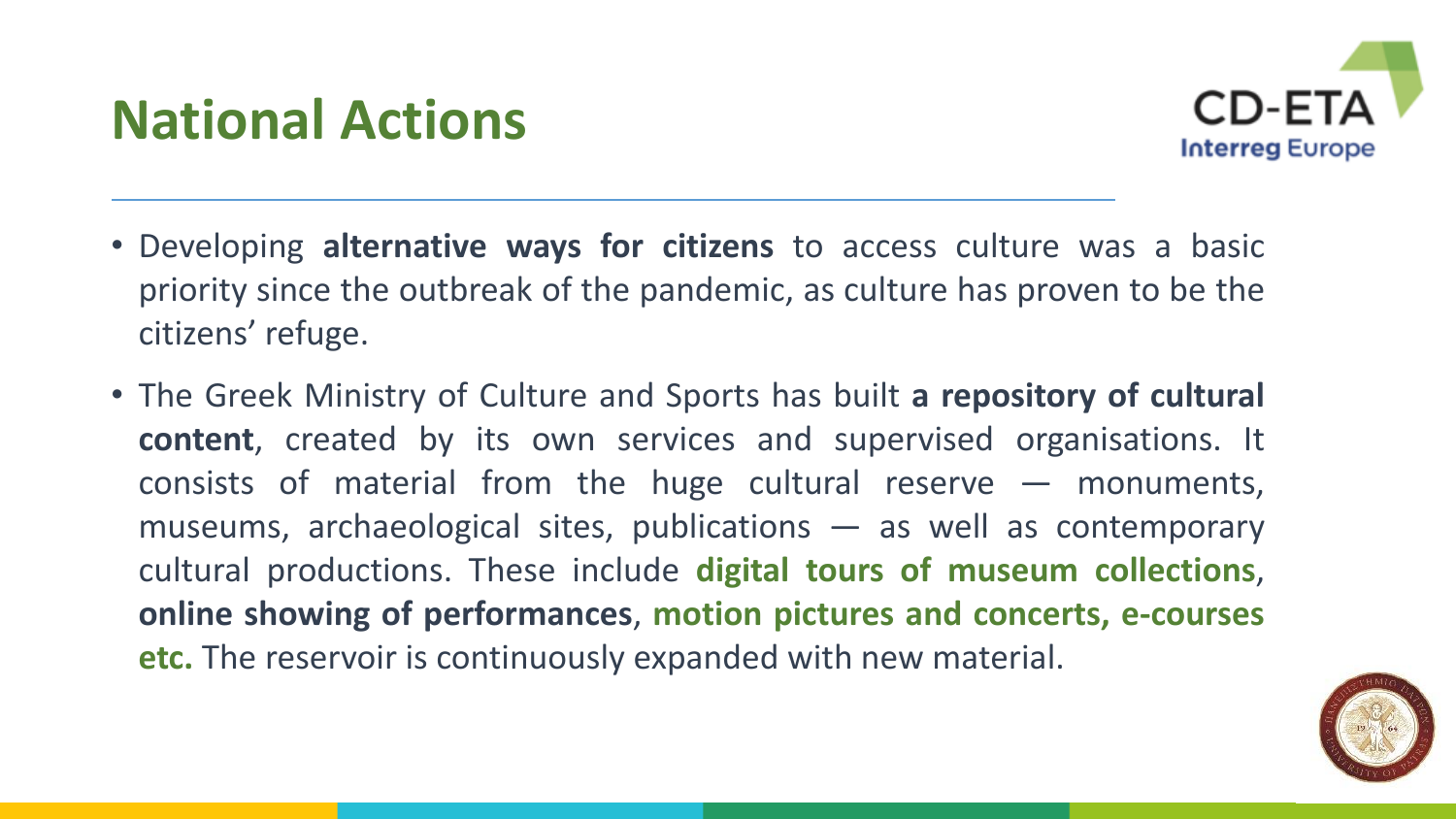## **National Good Practices**



- **Acropolis Museum** (online digital applications offering the opportunity for young and old to discover the Museum's exhibits.)
- **Archaeological Museum of Thebes** (one of the most important archaeological museums in Greece, as some of the collections it includes are rare or unique in their kind.)
- **National Gallery** (access to its electronic catalogs and digital collections, estimated at approximately 30,000 books, magazines, press clippings, reprints, posters, photographs, auction lists, booklets, exhibition invitations, documents and indexed articles, as well as audiovisual material.

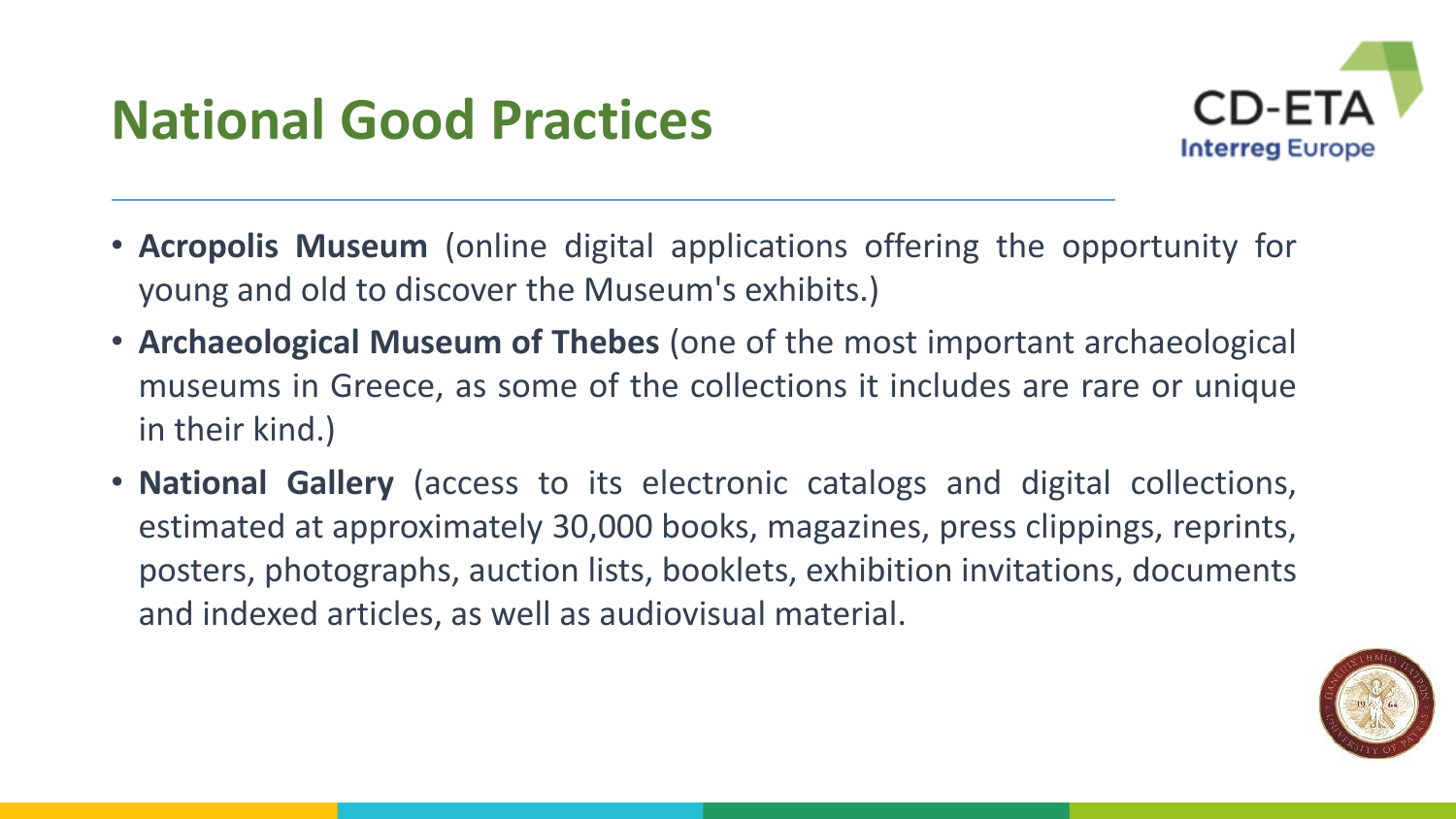## **National Good Practices**



- **National Museum of Contemporary Art – EMST** (application, where the visitor has the opportunity to get to know his works and discover contemporary art).
- **The Virtual Educational Museum of the National Opera (**a digital depiction of the fascinating world of the unique Greek lyric theater, from its beginning in 1939 until today. It currently has more than 11,000 exhibits.)
- **MOMus, the Metropolitan Organization of Museums of Fine Arts of Thessaloniki** (recommends daily selected works from its exhibitions and collections with the MOMus Resilience Project)

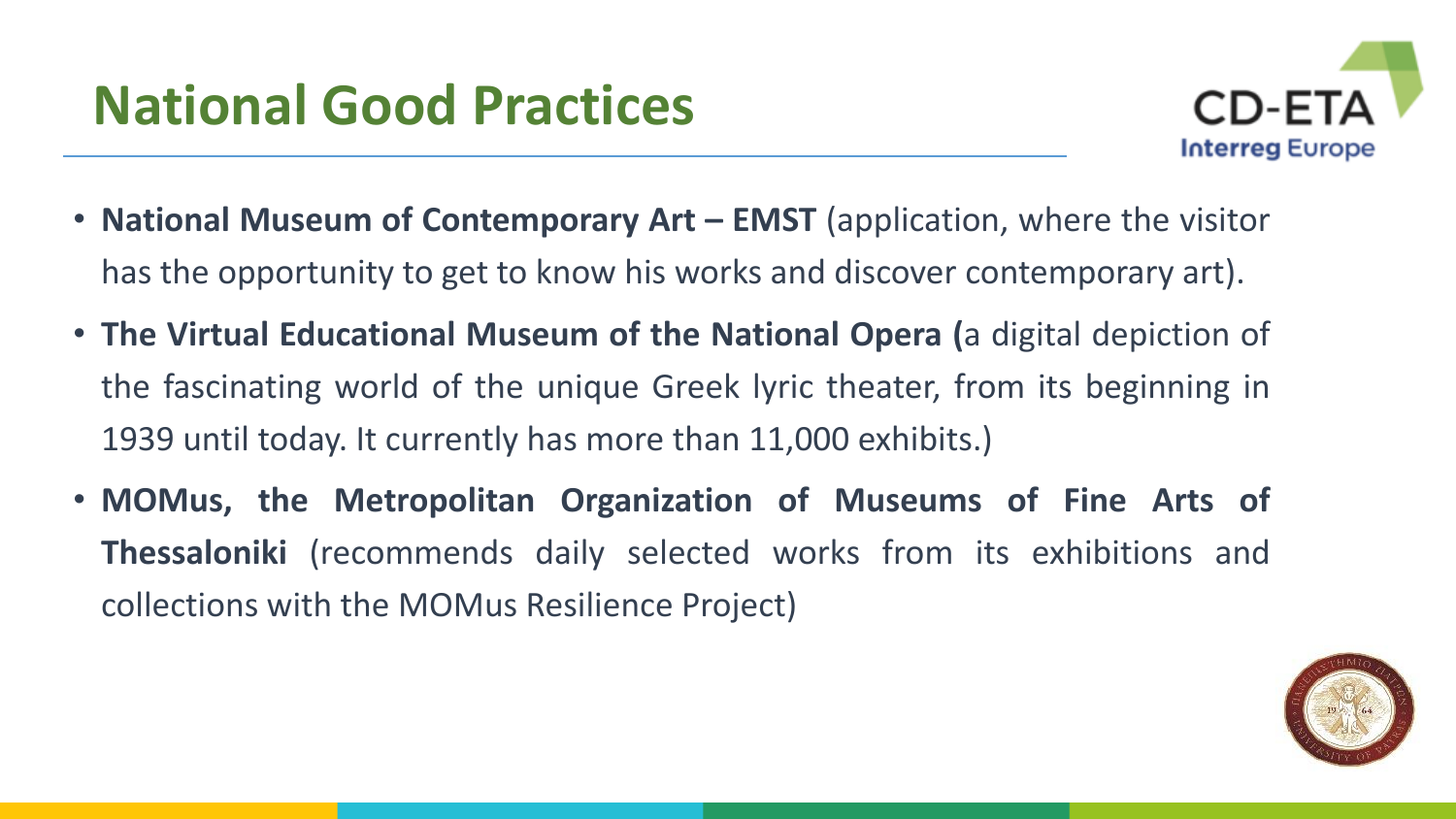

- **Benaki Museum.** The benaki.org website offers 360˚ virtual tours of all the rooms and hundreds of works of art with audio tours in six languages
- **The Museum of Cycladic Art** has prepared a series of online activities for adults.
- The Ministry of Culture and Sports introduced a new **Cultural Platform**, digitalculture.gov.gr, to inform and connect citizens with daily cultural happenings in Greece and abroad and hosting all aforementioned content.

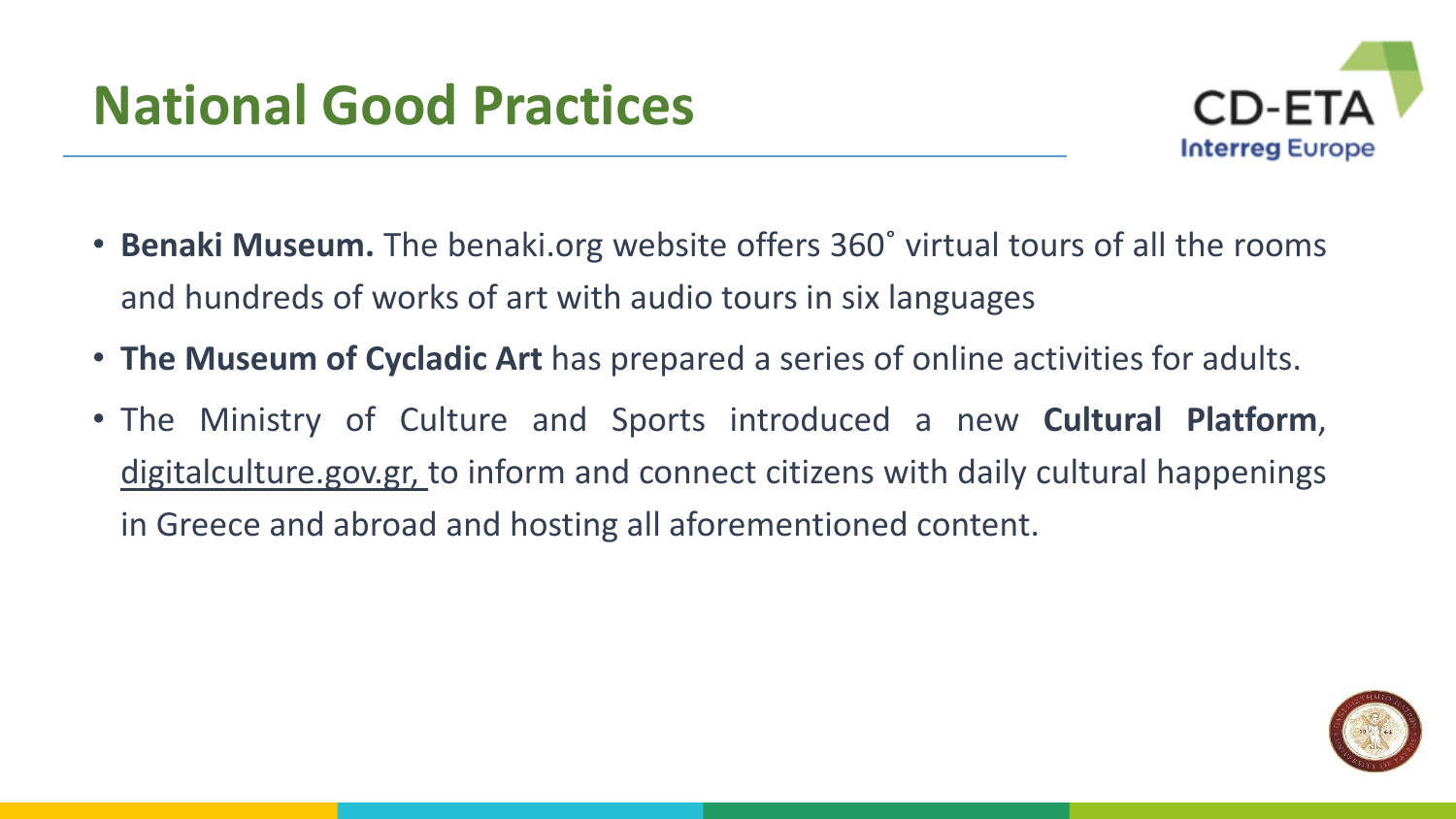

- **Athens Concert Hall (**music from the big concert halls of Europe, through the website of the Concert Hall on Facebook. A collaboration of the Athens Concert Hall with the European Concert Hall Organization (ECHO).
- **Thessaloniki Film Festival (**The Thessaloniki Film Festival screens for free to the public)
- **National Theater (**The Digitized Archive of the National Theater includes in its collections rare material, from 1932 to 2005. Performance programs, newspaper clippings, photographic material, audio documentaries (since 1955), videotapes (since 1994) and musical scores.
- **National Library (**offers the public the Electronic Reading Room, **a new digital service,** which enables certified users to read free e-books in Greek, for a specific period of time, wherever they are, through the computer, tablet or smartphone .

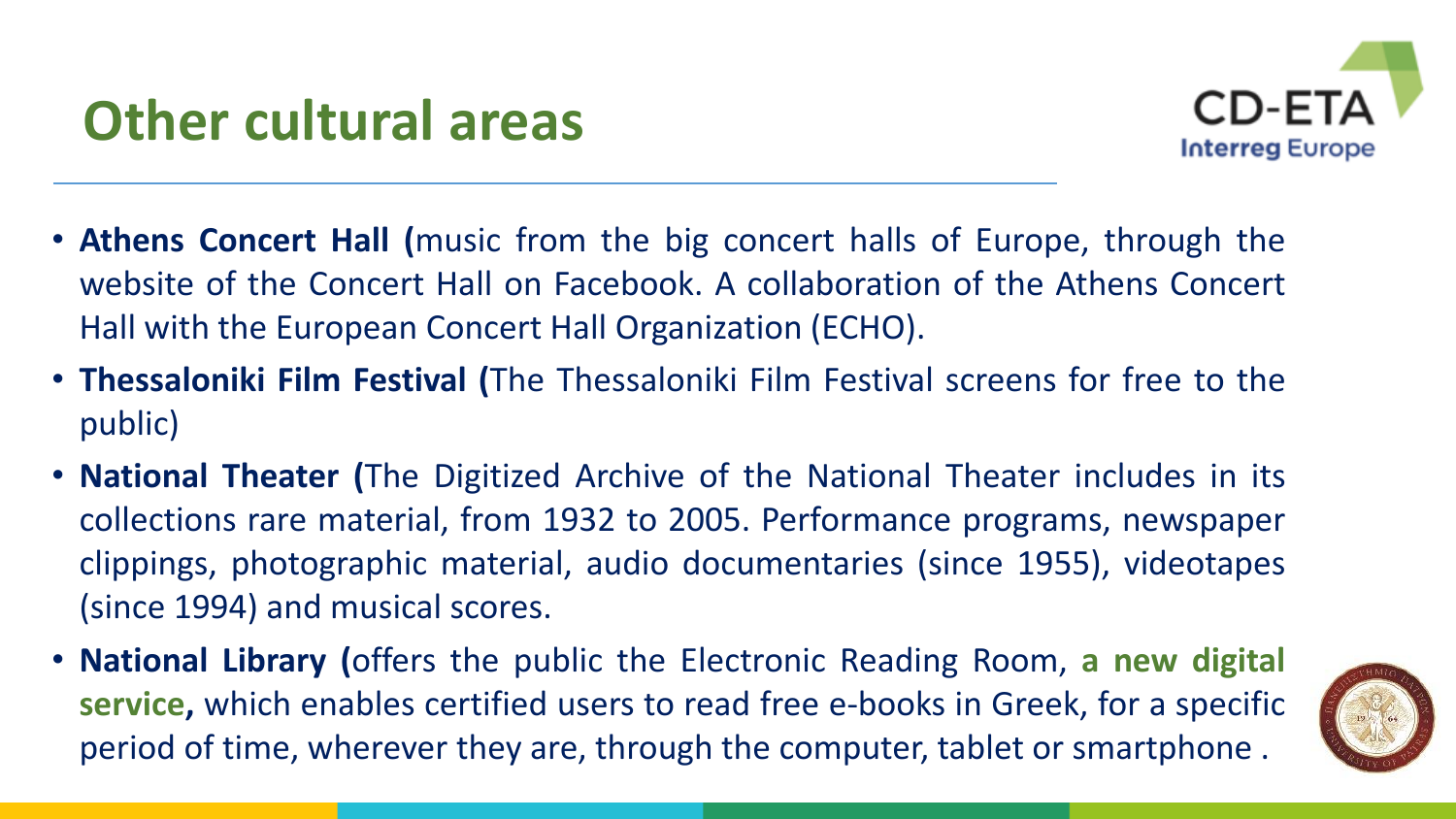

• Τhe Ministry of Culture and Sports issued **a specific call for digital culture projects**, especially those that enable remote access to culture. (EUR 800K)

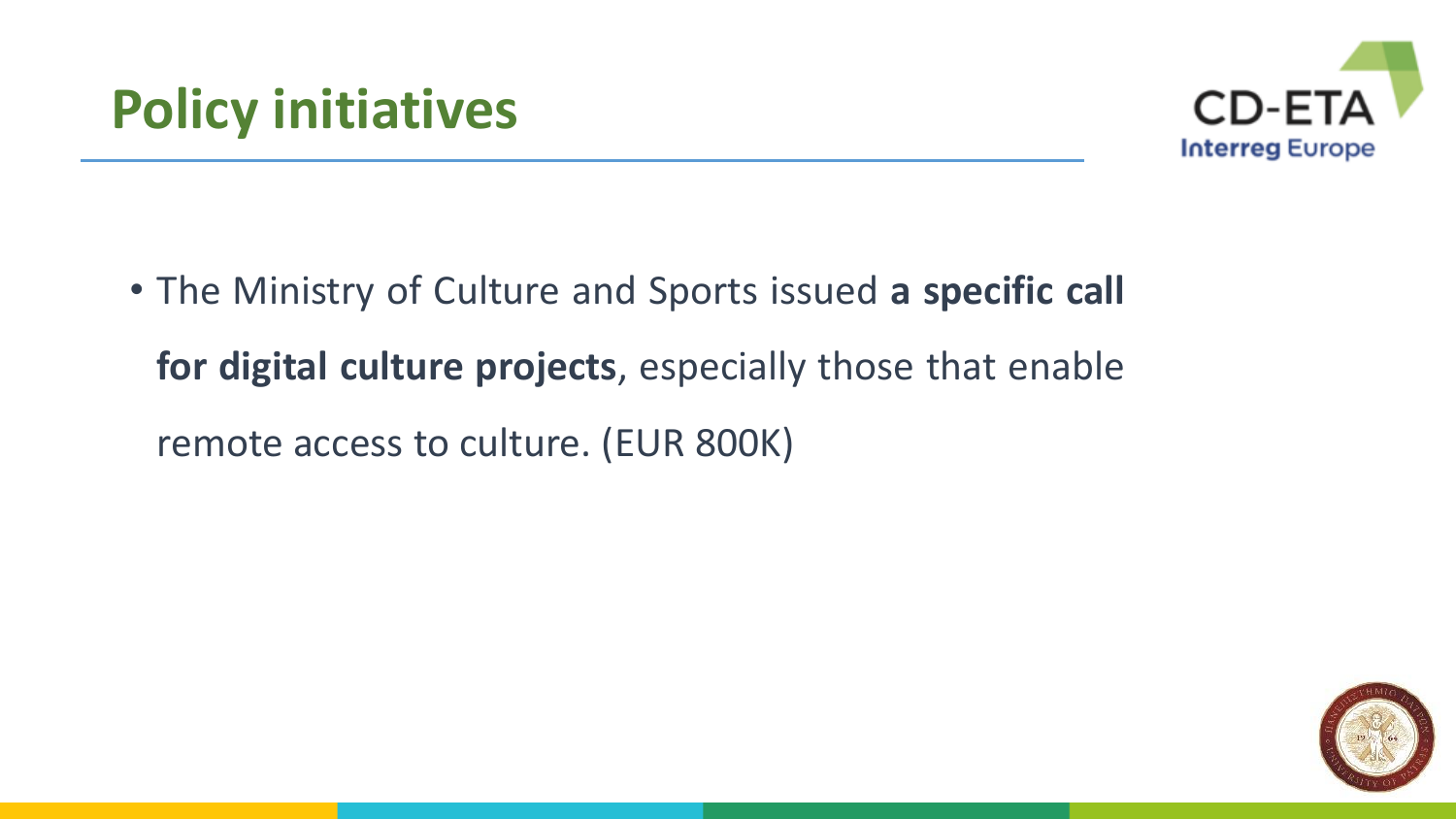# **Region of Western Greece**



- In regional level , there are **few official initiatives** that support access at places of cultural interest via digital means.
- Many initiatives derive from the institutions themselves, e.g Ancient Olympia Archaeological site and Museum organizes online digital presentations to schools and important dates (the "Museums Day")
- A call (sub. date 22/1/2021 to 26/3/2021) aimed to fund (25M€) projects aiming at the development, organization, documentation, management and promotion of **digital content** of tangible and intangible monuments, collections, items, archives and cultural sites, dating from 1830 onwards, as well as the development and availability of relevant electronic services to the public.

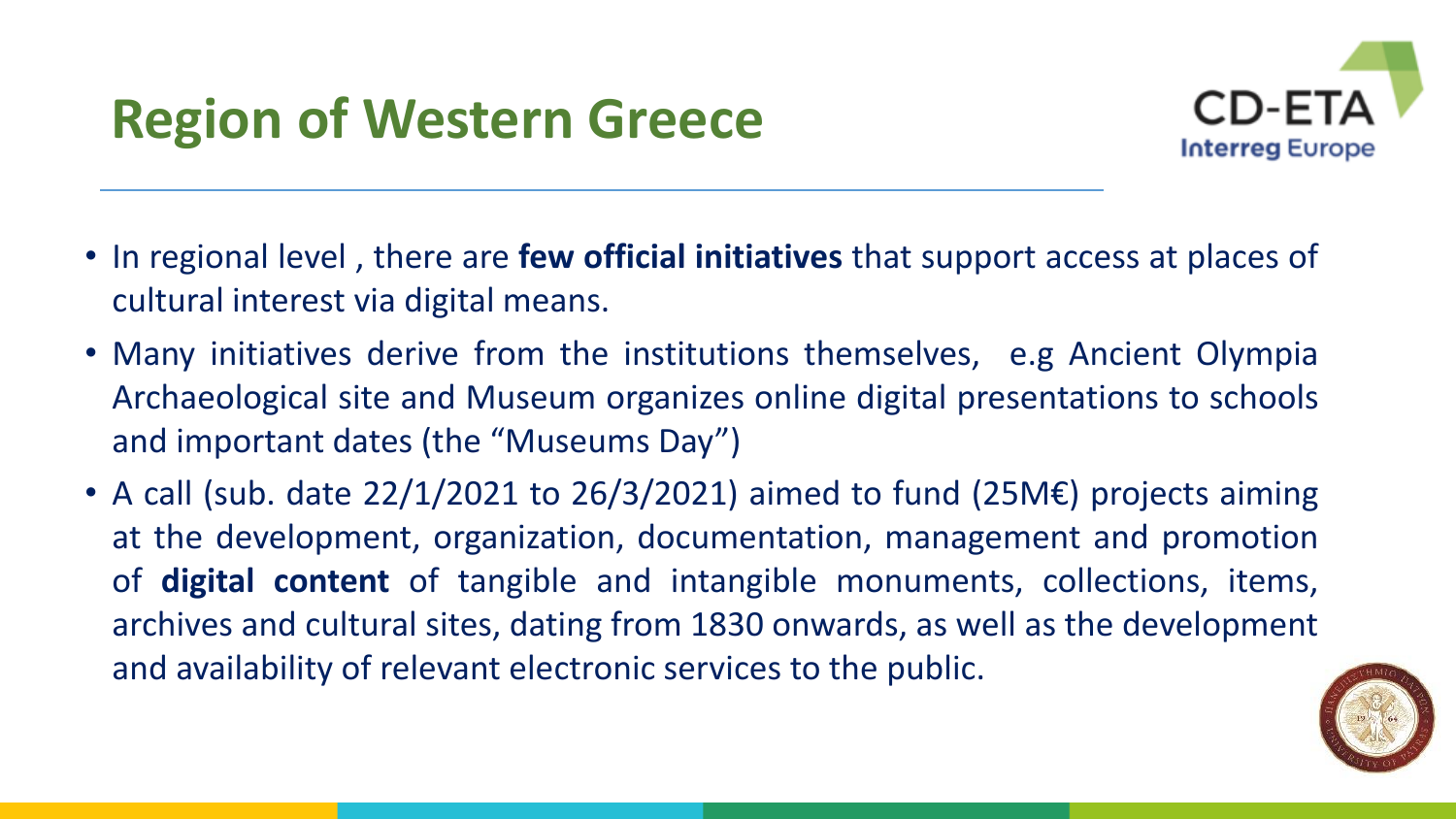**Programme " Digital System of multilevel promotion of history & cultural heritage of Western Greece"**



Creation of the portal [portal.westerngreece2021.gr,](https://portal.westerngreece2021.gr/) concentrating a vast number of information concerning :

- The promotion of the natural and cultural heritage of the Region of Western Greece.
- Presentation of three thousand (3,000) points of interest in the Region of Western Greece.
- Promotion of cultural sites in an interactive map.
- Historical events of the period of the Greek Revolution and their separation into national and local events. The Album is available on the portal